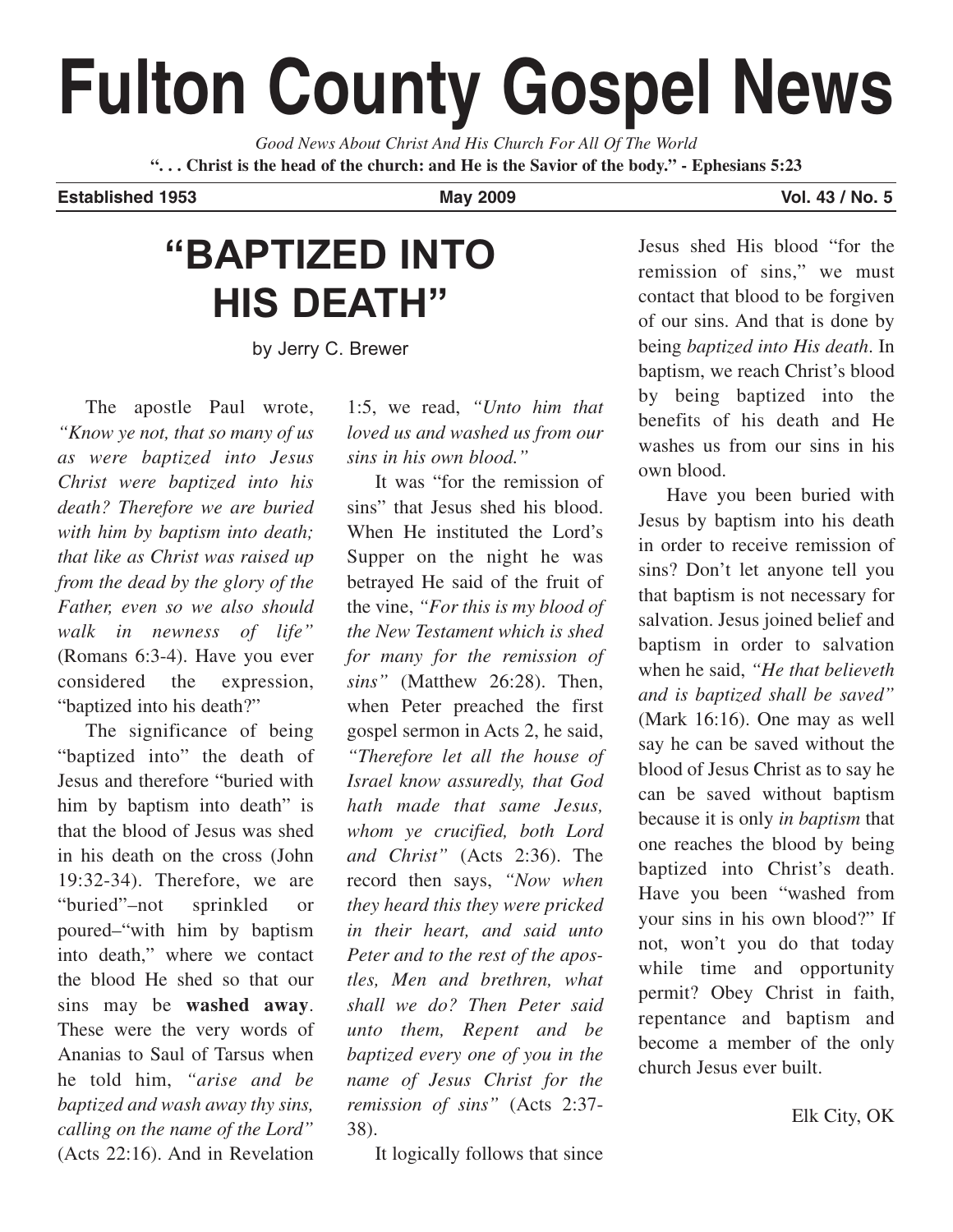#### **FULTON COUNTY GOSPEL NEWS** USPS Publication #211780

. . . is a Periodical publication issued monthly by the Church of Christ at Third and Bethel (P.O. Box 251), Mammoth Spring, AR 72554-0251. **POSTMASTER: Please mail all changes of address to the above address.**

**FCGN** is mailed free of charge to any who care to receive it. We will be happy to add any names to the regular mailing list. If you send in a name we must have a complete address, including number and street name, or R.R. or HCR number, plus box number, or a P.O. Box number and the **NINE DIGIT ZIP CODE**. This paper is supported by voluntary contributions for which we are grateful. Financial information will be furnished upon request. **Mail all address corrections or manuscripts to:**

#### **FULTON COUNTY GOSPEL NEWS** P.O. Box 251

Mammoth Spring, AR 72554

| Lee Moses $\dots\dots\dots\dots\dots\dots$ . EDITOR             |  |
|-----------------------------------------------------------------|--|
|                                                                 |  |
| E-Mail cocfcgn@centurytel.net                                   |  |
| Website www.fultoncountygospelnews.org                          |  |
|                                                                 |  |
| $E$ -Mail $\ldots$ , $\ldots$ , $\ldots$ , sales @halopages.net |  |

## **MY FAST HORSE**

by Alton W. Fonville

As children, most of us can remember the many hours we spent riding our "stick horses" across the plains, keeping the bad guys under control. And it was the custom for the man on the "fastest horse" to win. We would depend on our fast horse to defend against whatever enemy we were fighting at the time. These traits have followed many of us into adulthood. Our trust and faith is now transferred into our fast cars, boats, planes, missiles, the biggest bomb, or the greatest "net worth."

The leaders of our nation put their faith on these "things" which we have made with our own wisdom, strength and hands. We feel invincible because of our fast horse. It is as if we thumb our noses at God, our Creator. Laws are being passed to remove Him and all His influence from our

society, while at the same time, we are protecting "man's writings" and influence. For many years we have taken great comfort in the saying that "we are a Christian nation." But, instead of fearing God and putting our "stay" on Him, our childhood habits still rule our thoughts and actions.

As a body of people called the church–those who have been obedient to the gospel of Christ and have been added to that number by the Lord (Acts 2)–we also allow those human traits to rule in our lives. We still put our trust in our fast horse instead of God. Our leaders are afraid of the people more than they are of the God of heaven who can destroy both body and soul in destruction. The preaching of the whole counsel of God goes lacking in so many places for fear of "causing some deep emotions" to be stirred and we might lose some of our members. They will go to another place where they can "worship" without feeling the pangs of a guilty conscience for living in adultery, or for some other godless lifestyle. The preachers are afraid to speak the Truth and some leaders make sure that is the case. Instead of God's mandate to "Preach the Truth"–reprove, rebuke and exhort–we demand soft soap, smooth sayings to make us feel good. In this way, no one gets his feelings hurt.

How can we overcome these traits and put our full trust in God as we have been instructed to do! We can let God's word start speaking to us and learning from the lessons from history. When we seriously study it and let it have free course in our lives, our stay on the Lord will increase and grow, then we will put our fast horse out

to pasture and let God be our strength and protector. A few examples will confirm this.

Several places in the Bible's history of God's chosen people, their lack of trust, their rebellion against God, and the fate which they suffered as a result are shown. Psalm 78 and Acts 7 are two good places to start and are recommended highly. They show clearly how that after all the wonderful and powerful works God had done in their sight, they still did not believe and fear God as they should.

God had spoken to Israel a number of times, telling them that they were not chosen because they were the most in number, but because of His love for them and for the keeping of His covenant (Deuteronomy 7). He wanted them to trust and fear Him. The story of Gideon with the 300 men fighting against a large army, and the taking of the city of Jericho with a shout instead of a shot being fired should be faith builders for each of us. God wants us to know that when we put our trust and faith in Him, He will fight for us, in ways we may never understand, as we diligently follow His plan. Whether we are a "king of a nation" or a "leader" in God's church of an average member of society, we must learn this lesson: fear God and keep His commandments. This is the whole of man! The battle is not to the rider of the fastest horse–it is the Lord's.

*"There is no king saved by the multitude of an host: a mighty man is not delivered by much strength. An horse is a vain thing for safety: neither shall he deliver any by his great strength"* (Psalm 33:16-17).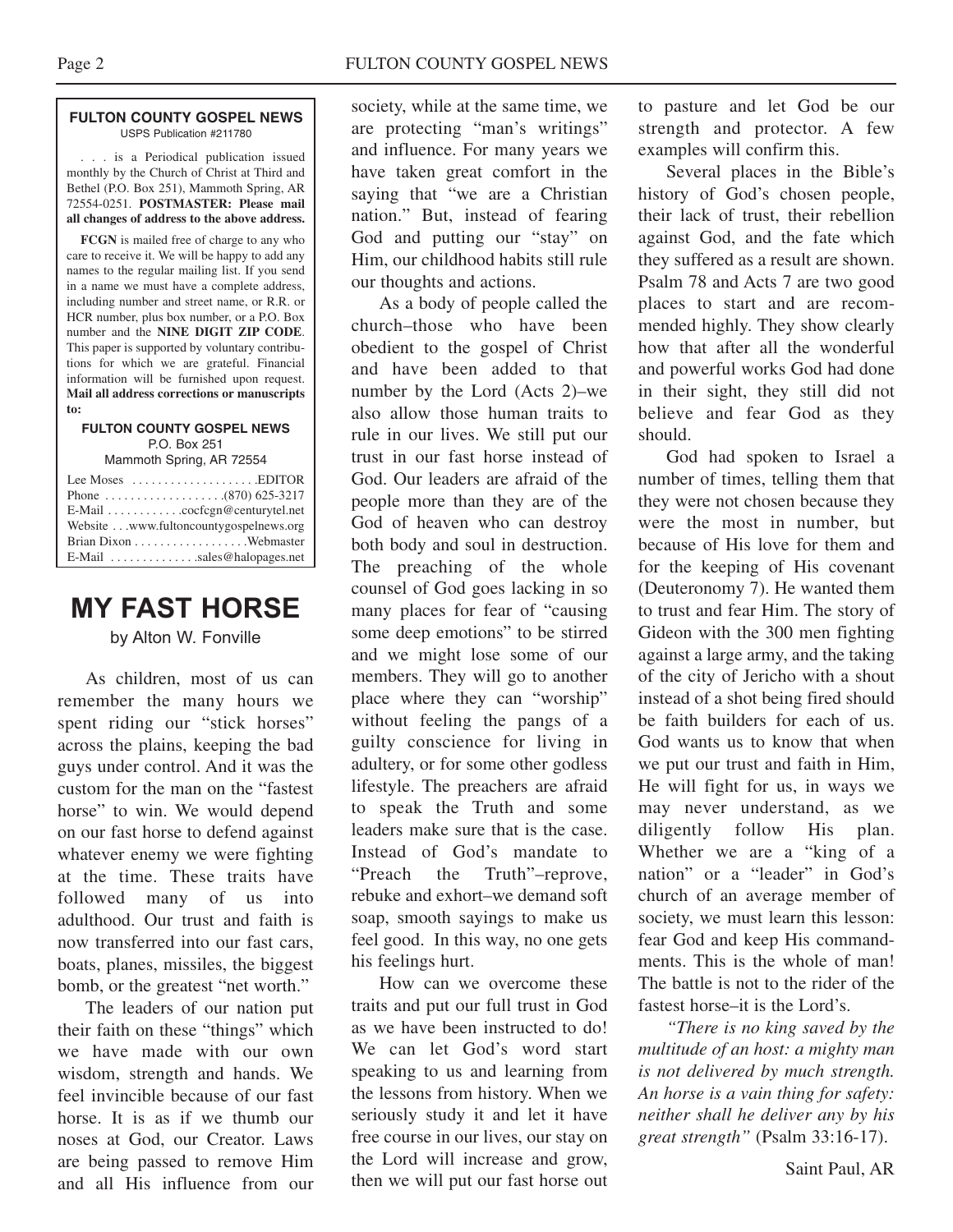## **EXCUSE MY LANGUAGE (Oh Wait, You Already Did)** by Lee Moses

I have recently seen a couple of articles that I find rather disturbing. One is an AFP release entitled, "Swearing at Work Boosts Team Spirit, Morale"; and the other is an article from *Babytalk* magazine called "Why Moms Lie."

According to the first article, "Regular swearing at work can help boost team spirit among staff, allowing them to express better their feelings as well as develop social relationships." While this statement may be true, it does not reveal all the facts. Other questions one might ask include: (1) Does regular swearing/cursing at work **always** help boost team spirit among staff? (2) Are there times when swearing/cursing at work seriously **damages** team spirit among staff? (3) Is there a sensible way to permit only the swearing/cursing at work that will boost team spirit while wholly eliminating the swearing/cursing that will damage team spirit among staff? While I have not conducted a survey on the matter, I believe the answers to these questions are obvious. Yes, those who feel at home in a barroom will be made to feel right at home at work when the barroom atmosphere is replicated at work. But cursing will hurt the morale of those uncomfortable in such an atmosphere, and it will even hurt those who claim not to be bothered by such language. The Holy Spirit admonishes us never to speak in any foul manner: *"Let no corrupt communication proceed out of your mouth, but that which is good to the use of edifying, that it may minister grace unto the hearers"* (Ephesians 4:29). There is speech which serves the purpose of edifying, or building up, hearers; and which serves the purpose of ministering grace, or doing something favorable, for hearers. However, corrupt communication does not build up hearers; it tears them down. It does not do anything favorable for hearers; it oftentimes causes them to become like those they are around.

The second article addresses the lies that new mothers commonly tell. These might be lies told to strangers, such as saying, "He sleeps great!" when asked whether he is sleeping through the night. This is apparently acceptable, "Because you may never see them again. . . Most of the fibs we tell strangers are harmless." Mothers may also lie to friends, but it is reassuring to learn, "'Lying does bring some social rewards,' says Robert Feldman, Ph.D., a professor of psychology at the University of Massachusetts at Amherst. 'If you [dishonestly, LM] compliment a friend, she's likely to reciprocate. Everybody ends up feeling better.'" Additionally, "Using your child as an excuse with friends–to get out of social functions and to get off the phone–is a time-honored tradition among new moms. So don't feel bad: Your friends with kids are using the same lines on you!" The article goes on to justify lying to parents, husbands, and doctors. But regardless of how pretty one wants to paint lying, it is deception, it is misleading, and it hurts others: *"A lying tongue hateth those that are afflicted by it; and a flattering mouth worketh ruin"* (Proverbs 26:28).

Even if it could be demonstrated that there are instances in which foul language or lying might serve a good purpose, such will never please God. God, who gave us the organs of speech, desires that only blessing proceed out of our

mouths–not cursing (James 3:10). Lying is one of seven things the Lord **hates** (Prov. 6:16-19). Solomon admonishes, *"Lying lips are abomination to the LORD: but they that deal truly are his delight"* (Proverbs 12:22). There is no excuse for foul language or for lying.

## **THE WEAK WEAPONS OF MEN** by Dub McClish

In the contest with evil we must remember that, while we oppose men who serve Satan, our real foe is Satan: *"For our wrestling is not against flesh and blood, …but against the spiritual hosts of wickedness …"* (Ephesians 6:12). We are in a spiritual struggle for the salvation of souls and only spiritual weapons, provided by the Lord, will prevail:

For though we walk in the flesh, we do not war according to the flesh (for the weapons of our warfare are not of the flesh...); casting down imaginations, and every high thing that is exalted against the knowledge of God, and bringing every thought into captivity to the obedience of Christ (2 Corinthians 10:3–5).

Despite plain warnings, we tragically see more and more congregations of the Lord's people trying to wage spiritual warfare with carnal "weapons" borrowed from the enemy. Many have so compromised with the enemy as to be distinguishable from him only by the sign on the building. The "multiministry" concept that tries to provide a hired hand for every "felt need" of every person is not from